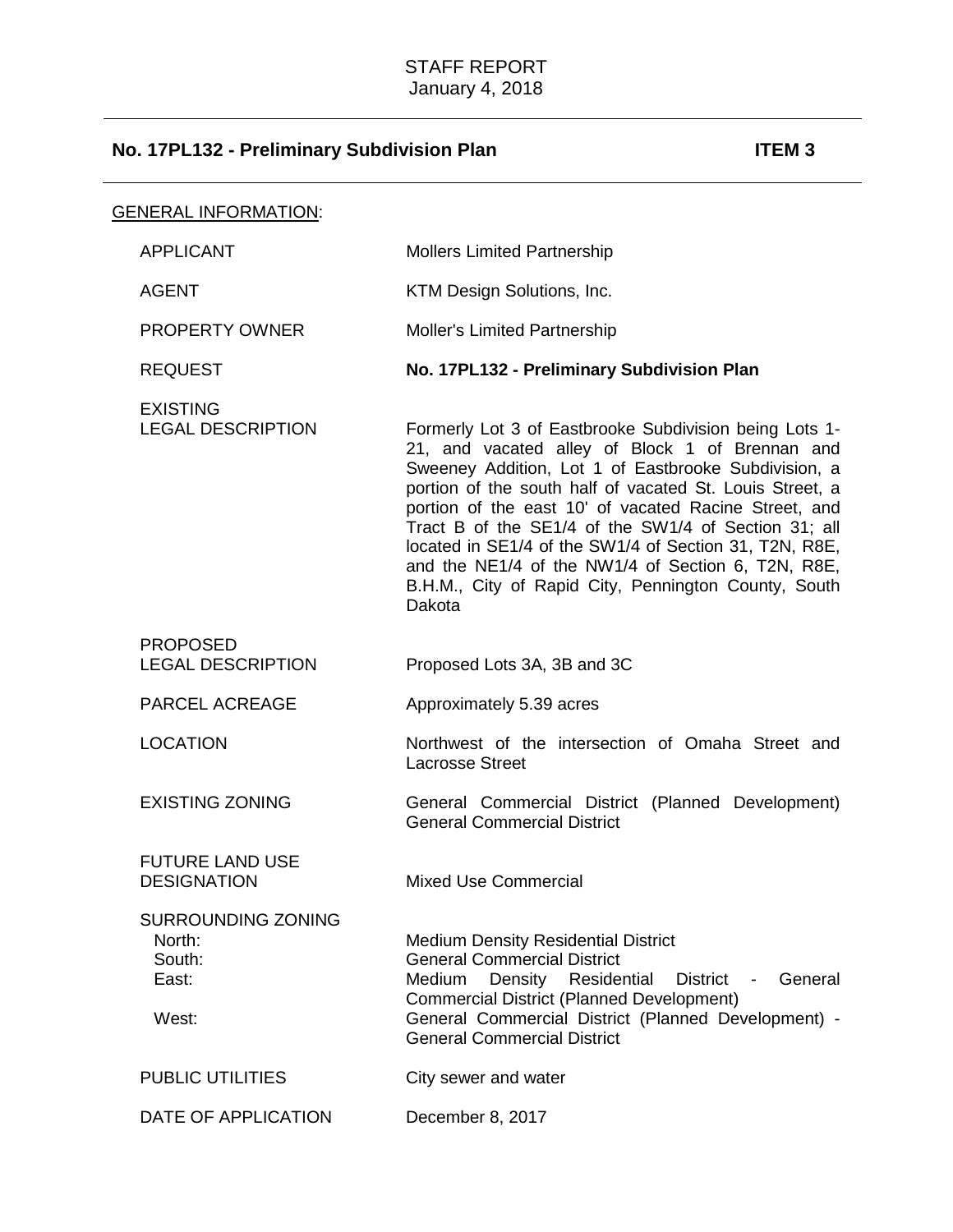REVIEWED BY Vicki L. Fisher / Ted Johnson

### RECOMMENDATION:

Staff recommends that the Preliminary Subdivision Plan be approved with the following stipulations:

- 1. Upon submittal of a Development Engineering Plan application, the redline comments noted on the preliminary site plan shall be addressed. In addition, the redline comments shall be returned with the Development Engineering Plan application;
- 2. Prior to approval of the Development Engineering Plan application, submitted engineering reports required for construction approval shall be accepted and agreements required for construction approval shall be executed if subdivision improvements are required. In addition, permits required for construction shall be approved and issued and construction plans shall be accepted in accordance with the Infrastructure Design Criteria Manual. All final engineering reports shall be signed and sealed by a Professional Engineer and contain a Certification Statement of Conformance with City Standards as required by the Infrastructure Design Criteria Manual;
- 3. Upon submittal of a Development Engineering Plan application, construction plans for La Crosse Street and E. Omaha Street shall be submitted for review and approval showing the construction of a second water main along both streets or an Exception shall be obtained. If an Exception is obtained, a copy of the approved document shall be submitted with the Development Engineering Plan application;
- 4. Upon submittal of a Development Engineering Plan application, construction plans for Racine Street shall be submitted for review and approval showing the dedication of an additional 5 foot of right-of-way with an additional 5 feet (10 feet total) for the first 200 feet extending north from E. Omaha Street. In addition, the construction plans shall show the construction of a minimum 26 foot wide paved surface, curb, gutter, sidewalk, street light conduit, water and sewer or an Exception shall be obtained. If an Exception is obtained a copy of the approved document shall be submitted with the Development Engineering Plan application;
- 5. Upon submittal of a Development Engineering Plan application, water plans and analysis prepared by a Registered Professional Engineer shall be submitted for review and approval in accordance with the Infrastructure Design Criteria Manual. The design report shall demonstrate that the water service is adequate to meet estimated domestic flows and required fire flows to support the proposed development;
- 6. Upon submittal of a Development Engineering Plan application, a sewer design report prepared by a Registered Professional Engineer as per the Infrastructure Design Criteria Manual shall be submitted for review and approval. The design report shall demonstrate that the sanitary sewer capacity is adequate to meet estimated flows and provide sufficient system capacity in conformance with the Infrastructure Design Criteria Manual;
- 7. Upon submittal of a Development Engineering Plan application, a drainage plan and report prepared by a Registered Professional Engineer as per the Infrastructure Design Criteria Manual and the Rapid City Municipal Code shall be submitted for review and approval for the proposed subdivision improvements. The drainage report shall address storm water quantity control and storm water quality treatment. In addition, easements shall be provided as needed;
- 8. Prior to approval of the Development Engineering Plan application, a Development Agreement shall be entered into with the City for all public improvements;
- 9. Upon submittal of a Development Engineering Plan application, a cost estimate of the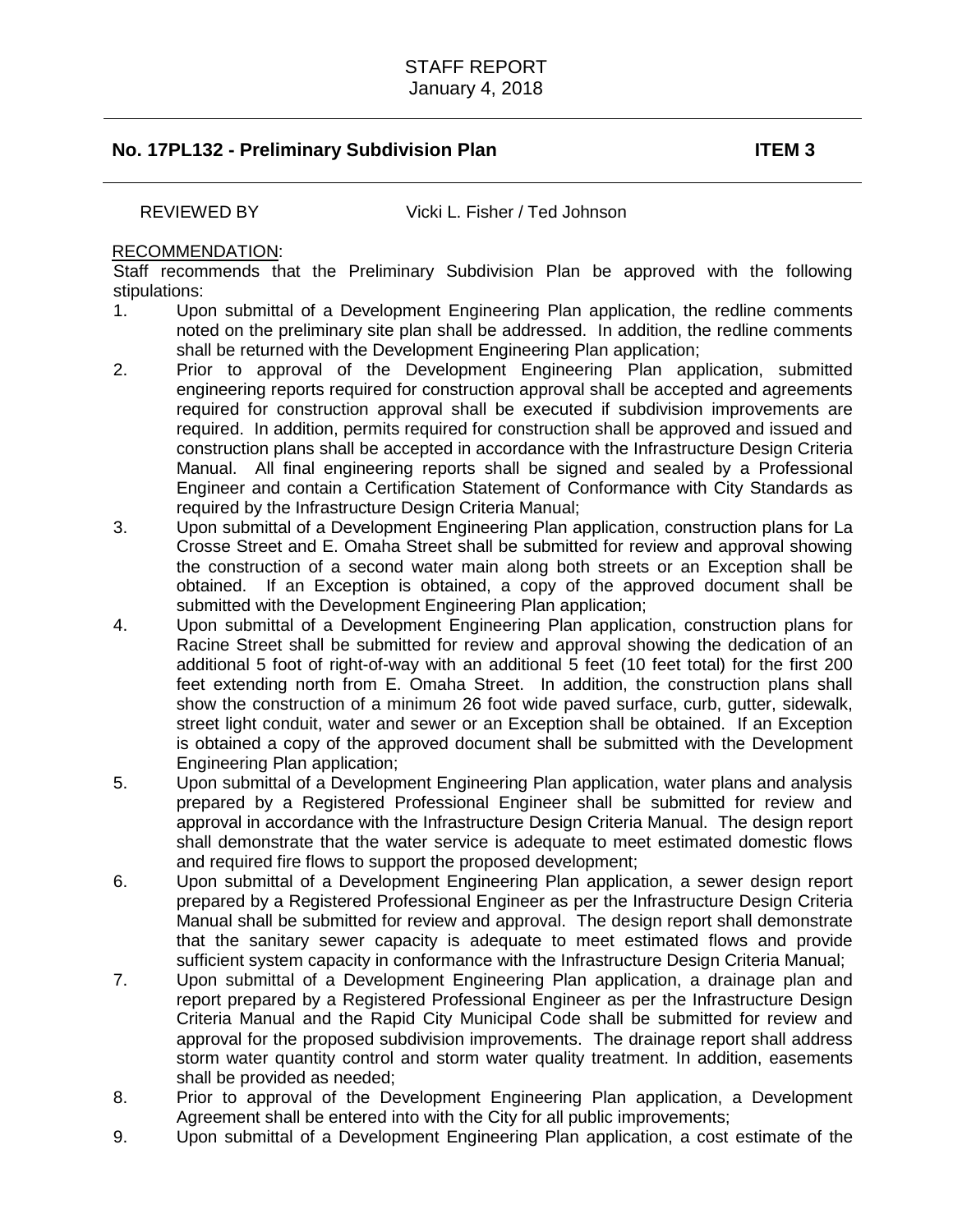required subdivision improvements shall be submitted for review and approval;

- 10. Prior to submittal of a Final Plat application, the plat title shall be revised to show the formerly legal description as "Lot 3 of Eastbrooke Subdivision, located in SE1/4SW1/4 of Section 31, T2N, R8E and the NE1/4NW1/4 of Section 6, T1N, R8E, BHM, City of Rapid City, Pennington County, South Dakota";
- 11. Upon submittal of a Final Plat application, surety for any required subdivision improvements that have not been completed shall be posted and the subdivision inspection fees shall be paid; and,
- 12. Prior to the City's acceptance of the public improvements, a warranty surety shall be submitted for review and approval as required. In addition, any utilities and drainage proposed outside of the dedicated right-of-way shall be secured within easement(s).

### GENERAL COMMENTS:

The applicant has submitted a Preliminary Subdivision Plan to subdivide an existing lot into three commercial lots. The lots are sized 1.21 acres, 1.68 acres and 2.50 acres, respectively, and are to be known as Lots 3A, 3B and 3C of Eastbrooke Subdivision.

The property is located in the northwest corner of the intersection of La Crosse Street and E. Omaha Street. Currently, the property is void of any structural development.

A Preliminary Subdivision Plan is a tentative plan of a proposed subdivision requiring the installation of public improvements. Approval of a Preliminary Subdivision Plan by the City Council is required before an applicant can proceed with Development Engineering Plans and a Final Plat application for all or part of the area within the Preliminary Subdivision Plan application.

### STAFF REVIEW:

Staff has reviewed the Preliminary Subdivision Plan and has noted the following considerations:

- Zoning: The northern portion of the property is currently zoned General Commercial District with a Final Planned Development to allow 2 commercial strip malls to be constructed in two phases (File #14PD037). The southern portion of the property is zoned General Commercial District. The applicant should be aware that any changes to the proposed land use(s) or design of the area located within the Planned Development will require an amendment to the Planned Development.
- Racine Street: Racine Street is located along the west lot line and is classified as a commercial street requiring that it be located in a minimum 70 foot right-of-way with an additional 10 feet of right-of-way the first 200 feet as it extends north from E. Omaha Street, a principal arterial street. In addition, the street must be constructed with a minimum 26 foot wide paved surface, curb, gutter, sidewalk, street light conduit, water and sewer. Currently Racine Street is located in a 60 foot wide right-of-way and constructed with an approximate 36 foot wide paved surface. Upon submittal of a Development Engineering Plan application, construction plans for Racine Street must be submitted for review and approval showing the dedication of an additional 5 foot of right-of-way with an additional 5 feet (10 feet total) for the first 200 feet extending north from E. Omaha Street. In addition, the construction plans must show the construction of curb, gutter, sidewalk, street light conduit, water and sewer or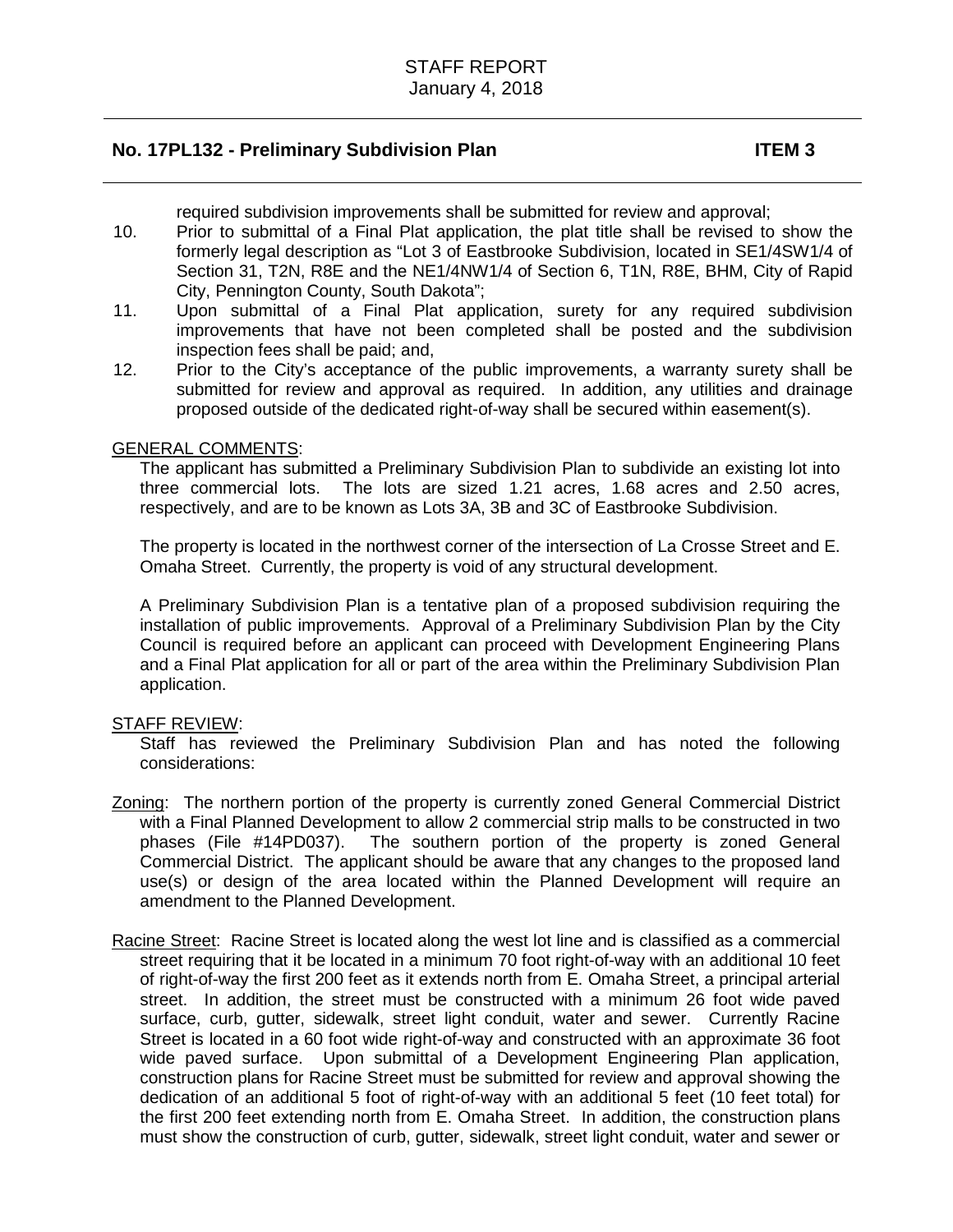an Exception must be obtained. If an Exception is obtained a copy of the approved document must be submitted with the Development Engineering Plan application.

- E. Omaha Street and La Crosse Street: La Crosse Street and E. Omaha Street are classified as principal arterial streets on the City's Major Street Plan requiring that they be located in a minimum 100 foot wide right-of-way and constructed with a minimum 36 foot wide paved surface, curb, gutter, sidewalk, street light conduit, sewer and dual water mains. Currently, the two streets are constructed to principal arterial street standards with the exception of a second water main. As such, upon submittal of a Development Engineering Plan application, construction plans for La Crosse Street and E. Omaha Street must be submitted for review and approval showing the construction of a second water main along both streets or an Exception must be obtained. If an Exception is obtained, a copy of the approved document must be submitted with the Development Engineering Plan application.
- Water: A 24 inch water main currently exists in the adjacent E. Omaha Street right-of-way and a 12 inch water main exists in the adjacent La Crosse Street right-of-way. The applicant has submitted a Master Plan showing the construction of an 8 inch water main along a portion of Racine Street. Upon submittal of a Development Engineering Plan application, water plans and analysis prepared by a Registered Professional Engineer must be submitted for review and approval in accordance with the Infrastructure Design Criteria Manual. The design report must demonstrate that the water service is adequate to meet estimated domestic flows and required fire flows to support the proposed development.
- Sewer: An 8 inch sewer main currently exists in the adjacent E. Omaha Street right-of-way and an 18 inch sewer main exists in the adjacent La Crosse Street right-of-way. The applicant has submitted a Master Plan showing the construction of an 8 inch sewer main in the Racine Street right-of-way. Upon submittal of a Development Engineering Plan application, a sewer design report prepared by a Registered Professional Engineer as per the Infrastructure Design Criteria Manual must be submitted for review and approval. The design report must demonstrate that the sanitary sewer capacity is adequate to meet estimated flows and provide sufficient system capacity in conformance with the Infrastructure Design Criteria Manual.
- Drainage: The property is located in the Knollwood Drainage Basin. Upon submittal of a Development Engineering Plan application, a drainage plan and report prepared by a Registered Professional Engineer as per the Infrastructure Design Criteria Manual and the Rapid City Municipal Code must be submitted for review and approval for the proposed subdivision improvements. The drainage report must address storm water quantity control and storm water quality treatment. In addition, easements must be provided as needed.
- Stormwater Management Plan: The City Council has adopted a Stormwater Quality Manual and an Infrastructure Design Criteria Manual which provide criteria and technical guidance for erosion and sediment control at construction sites. As such, staff recommends that upon submittal of the Development Engineering Plan application, an Erosion and Sediment Control Plan in compliance with the adopted Stormwater Quality Manual and Infrastructure Design Criteria Manual be submitted for review and approval as required. In addition, an Erosion and Sediment Control Permit must be obtained prior to any construction.